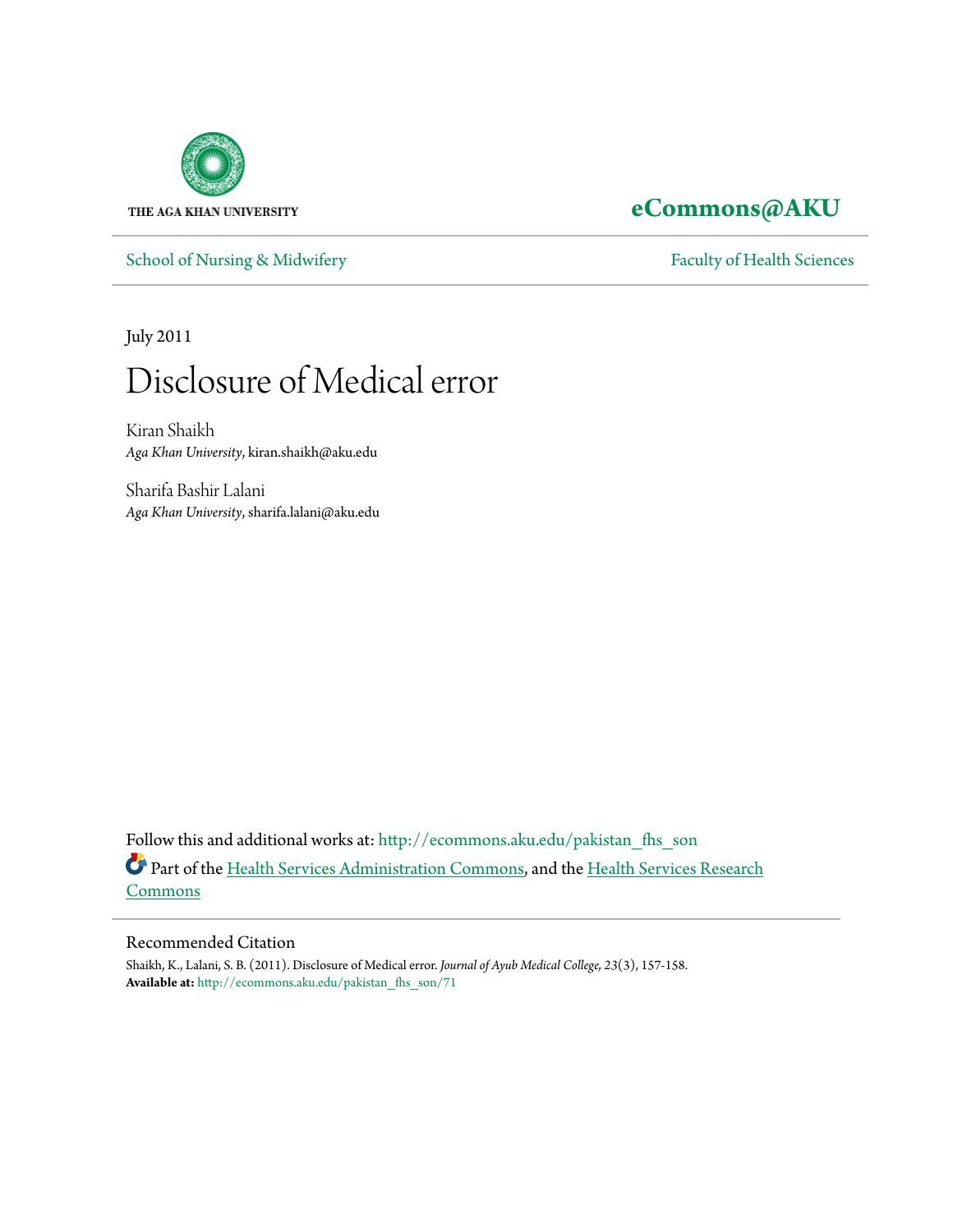# **CASE REPORT**

# **DISCLOSURE OF MEDICAL ERROR**

**Kiran Shaikh, Sharifa Bashir Lalani**

**Aga Khan University School of Nursing and Midwifery, Karachi, Pakistan**

With the advancement of medical sciences, lives are being prolonged and practice of medicine is considered an art and no longer as science. 'To Err is Human Report' has been released and gives data of medical errors in United States which opened people's eyes but there is grieving need that health professional in Pakistan also report the medical errors. Medical errors are common, costly, and often preventable. This could only happen when health professional are trained and made aware to report the errors. Evidences shows that full and honest disclosure of error and restitution are factors that may lead to significant improvement in responsibility of medical cases.

**Keywords**: medical error, honest disclosure, patient safety

# **INTRODUCTION**

Medical errors are a growing concern in health care organisations. 'Medical errors' ―defined here as the failure of a planned action to be completed as intended, or use of wrong plan to achieve an aim, but not including intentional or reckless actions that harm the patients.<sup>1</sup> It has been the leading cause of patient's injury around the world. The study 'To Err is Human: building a safer health system' released by the Institute of Medicine (IOM) in 1999 reported that medical errors are responsible for 44,000–98,000 deaths annually in United States of America. Estimated annual costs of all the adverse events range from \$38 billion to \$50 billion nationally.<sup>2</sup> These figures are all the more tragic because over half of these events could be prevented. This data is quite alarming for health care team. Medical errors are not reported because of fear of embarrassment in front of peers, fear of medico-legal action, fear of punitive action by patients and complaints to governing bodies.<sup>3,4</sup>

The article reviews disclosure of medical error and highlights the principles in conflicts. Furthermore, it explains the benefits of disclosing the medical error. In the end, the paper will conclude with possible consequences and recommendations.

## **CASE REPORT**

A 36-year-old woman entered the operating room (OR) on stretcher in a private hospital. She looked pale and anxious. She had adenocarcinoma of uterus and was schedule for hysterectomy and bilateral salpingooopherectomy. At the preoperative area she was received by OR nurse but she was very much nervous and fearful. Probably she was thinking about her three children and was worried that if she dies and does not awake up after surgery, who will take care of them? The patient was taken in operating room as her turn came. After surgery as soon as she was shifted in recovery room (RR) and a while later the surgeon came and with his powerful voice declared, "Everything went well during surgery". The patient was relieved and closed her eyes. But reality was that when the surgical notes were read, there was documentation of bladder injury and urologist did the bladder repair.

#### **ANALYTICAL PERSPECTIVE**

The surgeon's response raised many questions. Why did he not tell patient the truth? Not disclosing the information to the patient; is it ethically right? If the patient would be told about the error, what will be the patient's response? What and how the patient should be told when an error has been made? Will the patient trust the care provider anymore?

There are many competing principles, virtues and theories, emerging from such a scenario; these are veracity, deception, non- maleficence, beneficence and deontological theory. After analysis of ethical dilemma faced by health team members was to disclose the medical error, i.e., use of veracity to the patient and family or not disclosing the medical error, i.e., use of deception.

#### **DISCUSSION**

Medical error should be disclosed. The moral philosophical theory by Immanuel Kant (i.e., deontology) states that it is the physician's obligation and responsibility to disclose the medical error to the patient. The term veracity relates to the practice of telling the truth and patients have the right to obtain complete, current information concerning diagnosis, treatment and prognosis in terms they can be reasonably expected to understand. Based on virtue ethics, it is the physician's legal duty to inform the patient about the reality.<sup>5</sup> In addition, disclosing the error will help the physician to diagnose the medical problem and prevent further health complications.

Benefits of Healthcare systems are improved patient safety through acknowledgment of errors (learning from others' errors) decreased number of malpractice claims and lawsuits, lower litigation costs due to fewer claims, easier settlements and increased confidence in the integrity of the medical establishment. Our religion also guides us to tell the truth always. Islam